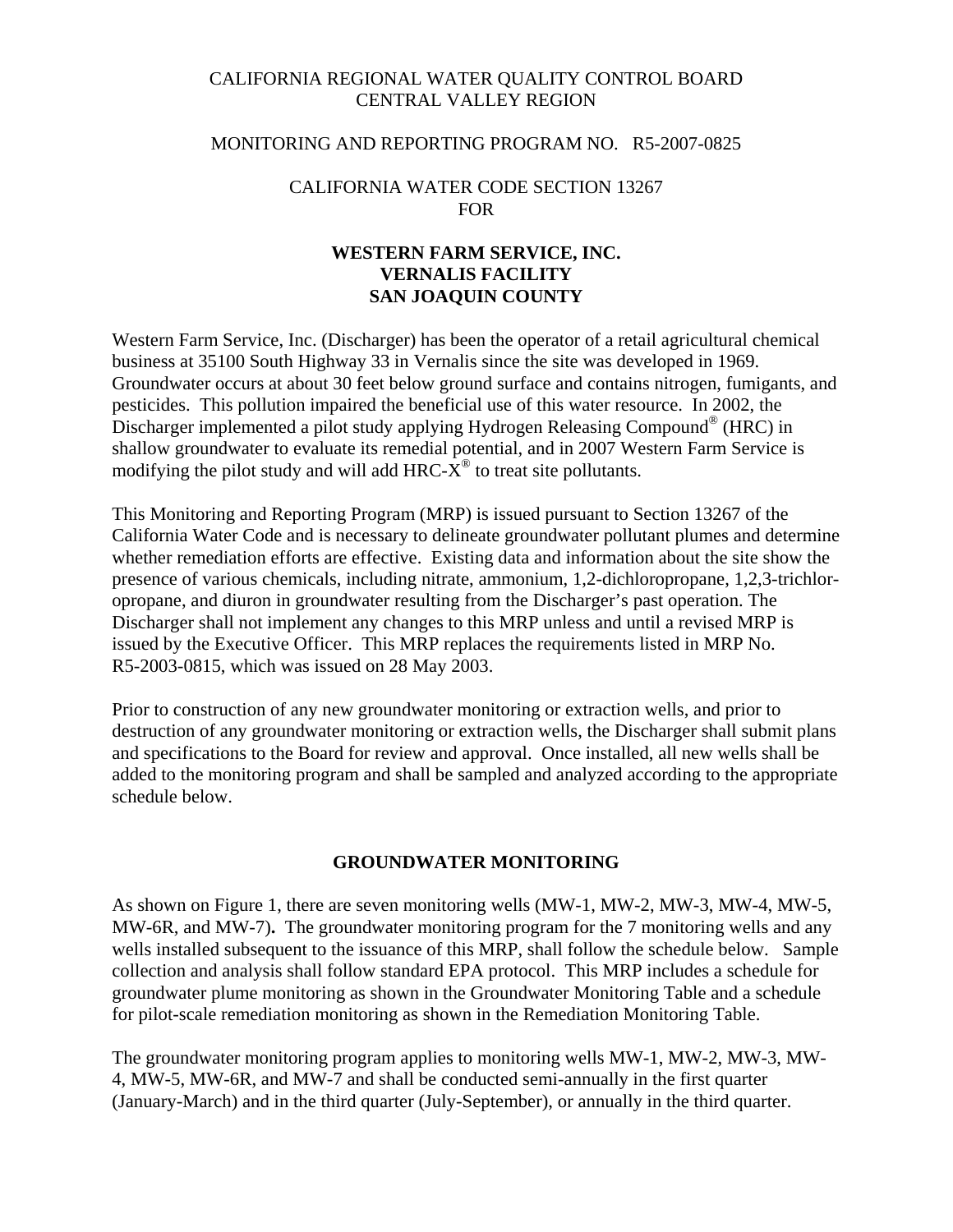| UNOUND MATER MONTFORMUT TADLE                              |                  |                                                |                                         |                 |  |  |  |
|------------------------------------------------------------|------------------|------------------------------------------------|-----------------------------------------|-----------------|--|--|--|
| <b>Constituents</b>                                        | <b>Method</b>    | <b>Maximum</b><br>Detection Limit <sup>1</sup> | <b>Semi-Annually</b>                    | <b>Annually</b> |  |  |  |
| Depth to Groundwater                                       |                  | $0.01$ ft                                      | All listed wells                        |                 |  |  |  |
| <b>Total Oxidizable Nitrogen</b>                           | SM4500           | $0.1$ mg/l                                     | MW-2, MW-3, MW-5,<br><b>MW-6R, MW-7</b> | $MW-4$          |  |  |  |
| Ammonium                                                   | SM4500           | $0.5 \text{ mg}/l$                             | MW-2, MW-3, MW-5,<br><b>MW-6R, MW-7</b> | $MW-4$          |  |  |  |
| Carbamate/Urea Pesticides                                  | <b>EPA 8321A</b> | 1 ug/l <sup>2</sup>                            | MW-2, MW-3, MW-7                        | MW-5, MW-6R     |  |  |  |
| Fumigants (including 1,2,3-TCP)                            | EPA $504.1^3$    | $0.02$ ug/l                                    | $MW-2$ ,<br>MW-5 MW-6R, MW-7            | MW-4. MW-3      |  |  |  |
| Fumigants (including 1,2,3-TCP)                            | SRL $524M3$      | $0.005 \text{ ug}/l$                           |                                         |                 |  |  |  |
| <b>Volatile Organic Compounds</b><br>$(including 1,2-DCP)$ | <b>EPA 8260B</b> | $0.5 \text{ ug}/14$                            | MW-2, MW-5, MW-6R,<br>$MW-7$            | MW-4. MW-3      |  |  |  |

# **GROUNDWATER MONITORING TABLE**

<sup>1</sup> For non-detectable results.

<sup>2</sup> Detection limits for Barban, Chlorpropham, Mexacarbate, Propachlor, and Propham are 5 ug/l.

 $3$  If 1,2,3-trichloropropane is not detected in monitoring wells MW-2, MW-5, MW-6R, or MW-7 by method EPA 504.1, then the subsequent monitoring events shall use Method SRL 524M. If 1,2,3-trichloropropane is not detected in a well with Method SLR 524M for four consecutive events, then EPA Method 504.1 may be used for that well.

 $4$  Detection limits for bromomethane and dichlorodifluoromethane are 1 ug/l, and for methylene chloride is 5 ug/l.

#### **REMEDIATION PILOT STUDY MONITORING**

The remediation pilot study monitoring program includes monitoring wells MW-2, MW-4, MW-5, MW-6R, and MW-7. The remediation pilot study monitoring program for these five monitoring wells shall follow the schedule below and shall be sampled semi-annually in the first quarter (January-March) and in the third quarter (July-September), or annually in the third quarter (July-September). Some of the analyses for the remediation pilot study monitoring program are duplicative of those required for the groundwater monitoring program and are repeated only for clarity. Two separate analyses are not required. Remediation pilot study monitoring may be discontinued when Regional Water Board staff concurs that the pilot study is concluded.

| <u>Kemediativa hevi bi udi mvali viking tadee</u>                                                       |                  |                                                |                         |                  |  |  |  |
|---------------------------------------------------------------------------------------------------------|------------------|------------------------------------------------|-------------------------|------------------|--|--|--|
| <b>Constituents</b>                                                                                     | Method(s)        | <b>Maximum Detection</b><br>Limit <sup>1</sup> | Semi-Annually           | <b>Annually</b>  |  |  |  |
| Depth to Groundwater                                                                                    |                  | $0.01$ ft                                      | All listed wells        |                  |  |  |  |
| Dissolved methane                                                                                       | <b>RSK 175M</b>  | $0.02 \text{ mg}/1$                            |                         | All listed wells |  |  |  |
| General Minerals (alkalinity,<br>ammonium, chloride, nitrate plus<br>nitrite, sodium, sulfide, sulfate) | Various          | $0.1 \text{ mg}/l^2$                           |                         | All listed wells |  |  |  |
| Dissolved Iron                                                                                          | EPA 200.7        | $0.03 \text{ mg}/1$                            | MW-2, MW-5, MW-6R, MW-7 | $MW-4$           |  |  |  |
| Dissolved Manganese                                                                                     | EPA 200.7        | $0.01$ mg/l                                    | MW-2, MW-5, MW-6R, MW-7 | $MW-4$           |  |  |  |
| Dissolved Organic Carbon                                                                                | EPA 415.1        | $0.01 \text{ mg}/l$                            | MW-2, MW-5, MW-6R, MW-7 | $MW-4$           |  |  |  |
| Volatile Organic Compounds<br>$(including 1,2-DCP)$                                                     | <b>EPA 8260B</b> | $1 \text{ ug}/1$                               | MW-2, MW-5, MW-6R, MW-7 | $MW-4$           |  |  |  |

## **REMEDIATION PILOT STUDY MONITORING TABLE**

*Footnotes to Remediation Pilot Study Monitoring Table on following page*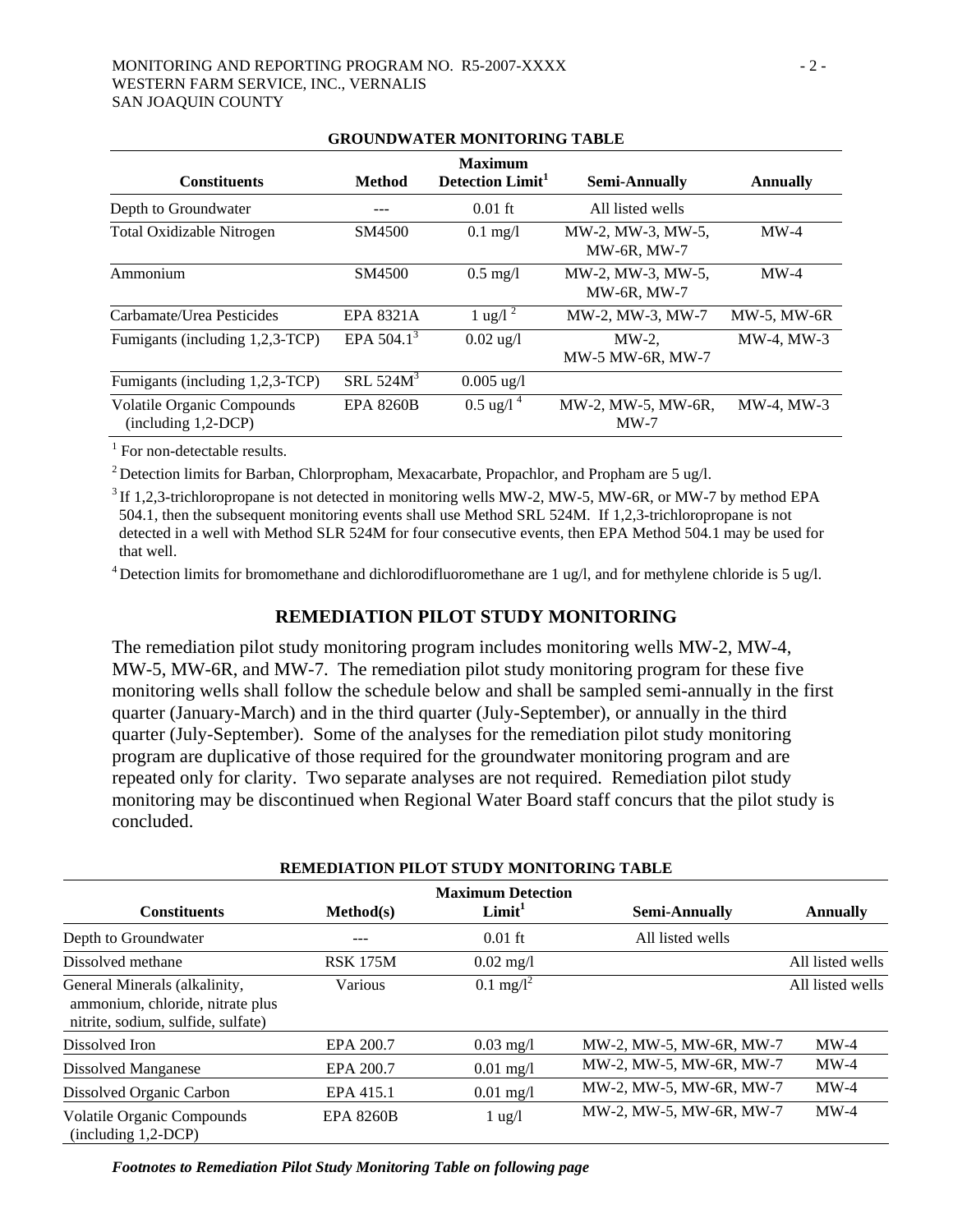| <b>Maximum Detection</b>        |                          |                     |                      |                 |  |  |
|---------------------------------|--------------------------|---------------------|----------------------|-----------------|--|--|
| Constituents                    | Method(s)                | Limit <sup>1</sup>  | <b>Semi-Annually</b> | <b>Annually</b> |  |  |
| Fumigants (including 1,2,3-TCP) | EPA $504.1$ <sup>3</sup> | $0.02 \text{ ug}/l$ | MW-2, MW-6R, MW-7    | MW-4. MW-5      |  |  |

#### **Footnotes to Remediation Pilot Study Monitoring Table**

 $<sup>1</sup>$  For non-detectable results.</sup>

<sup>2</sup> Analytical quantitation limit for chloride and sulfate is 1 mg/l, for alkalinity is 10 mg/l.

 $3$  If 1,2,3-trichloropropane is not detected in a monitoring well by method EPA 504.1, then the subsequent

monitoring events shall use Method SRL 524M. If 1,2,3-trichloropropane is not detected in a well by Method SLR 524M for four consecutive events, then EPA Method 504.1 may be used for that well.

## **REPORTING**

When reporting the data, the Discharger shall arrange the information in tabular form so that the date, the constituents, and the concentrations are readily discernible. The data shall be summarized in such a manner as to illustrate clearly the compliance with this Order. In addition, the Discharger shall notify the Board within 48 hours of any unscheduled shutdown of any soil vapor and/or groundwater extraction system.

As required by the California Business and Professions Code Sections 6735, 7835, and 7835.1, all reports shall be prepared by a registered professional or their subordinate and signed by the registered professional.

Semi-annual electronic data reports, which conform to the requirements of the California Code of Regulations, Title 23, Division 3, Chapter 30, shall be submitted electronically over the internet to the Geotracker database system by the **1st day of the second month following the end of each respective calendar quarter (i.e., by 1 May, and 1 November**), until such time as the Executive Officer determines that the reports are no longer necessary.

Semi-annual reports shall be submitted to the Board in hardcopy by the **1st day of the second month following the end of each respective calendar quarter (i.e., by 1 May, and 1 November**) until such time as the Executive Officer determines that the reports are no longer necessary. Each semi-annual report shall include the following minimum information:

- (a) a description and discussion of the groundwater sampling event and results, including trends in the concentrations of pollutants and groundwater elevations in the wells, how and when samples were collected, and whether the pollutant plume(s) is delineated;
- (b) field logs that contain, at a minimum, water quality parameters measured before, during, and after purging, method of purging, depth of water, volume of water purged, etc.;
- (c) groundwater contour maps for all groundwater zones, if applicable;
- (d) maps identifying pollutant concentrations for all groundwater zones;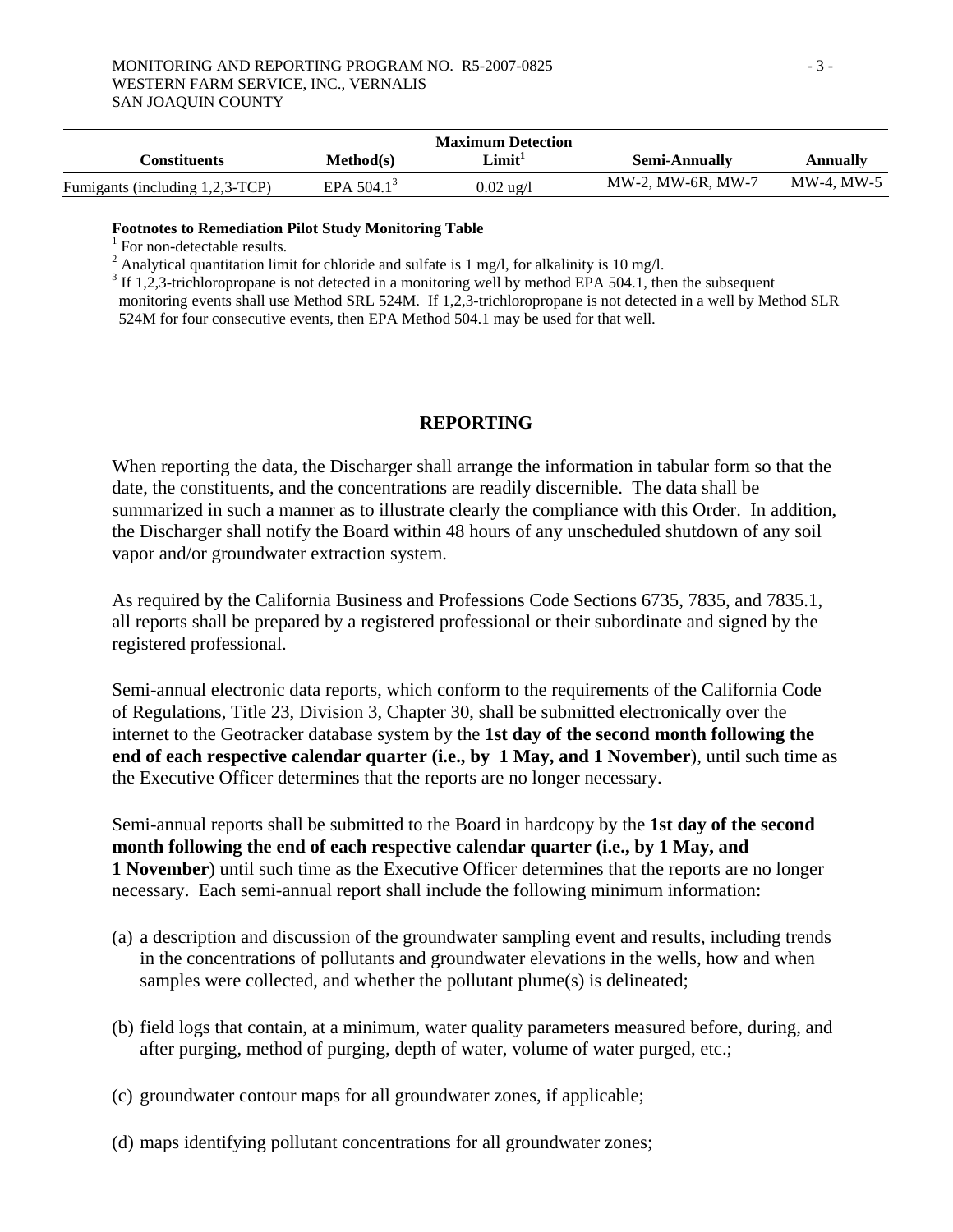- (e) a table showing well construction details such as well number, groundwater zone being monitored, coordinates (longitude and latitude), ground surface elevation, reference elevation, elevation of screen, elevation of bentonite, elevation of filter pack, and elevation of well bottom;
- (f) a table showing historical lateral and vertical (if applicable) flow directions and gradients;
- (g) cumulative data tables containing the water quality analytical results and depth to groundwater;
- (h) a copy of the laboratory analytical data reports, which may be provided on electronic media; and
- (i) if applicable, the status of any ongoing remediation, including cumulative information on the mass of pollutant removed from the subsurface, system operating time, the effectiveness of the remediation system, and any field notes pertaining to the operation and maintenance of the system.

An Annual Report shall be submitted to the Board by **1 May** of each year. This report shall contain an evaluation of the effectiveness and progress of the investigation and remediation, and may be substituted for the first semi-annual monitoring report. The Annual Report shall contain the following minimum information:

- (a) both tabular and graphical summaries of all data obtained during the year;
- (b) groundwater contour maps and pollutant concentration maps containing all data obtained during the previous year;
- (c) a discussion of the long-term trends in the concentrations of the pollutants in the groundwater monitoring wells;
- (d) an analysis of whether the pollutant plume is being treated or is continuing to spread;
- (e) a description of all remedial activities conducted during the year, an analysis of their effectiveness in removing the pollutants, and plans to improve remediation system effectiveness;
- (f) an identification of any data gaps and potential deficiencies/redundancies in the monitoring system or reporting program;
- (g) if desired, a proposal and rationale for any revisions to the groundwater sampling plan frequency and/or list of analytes.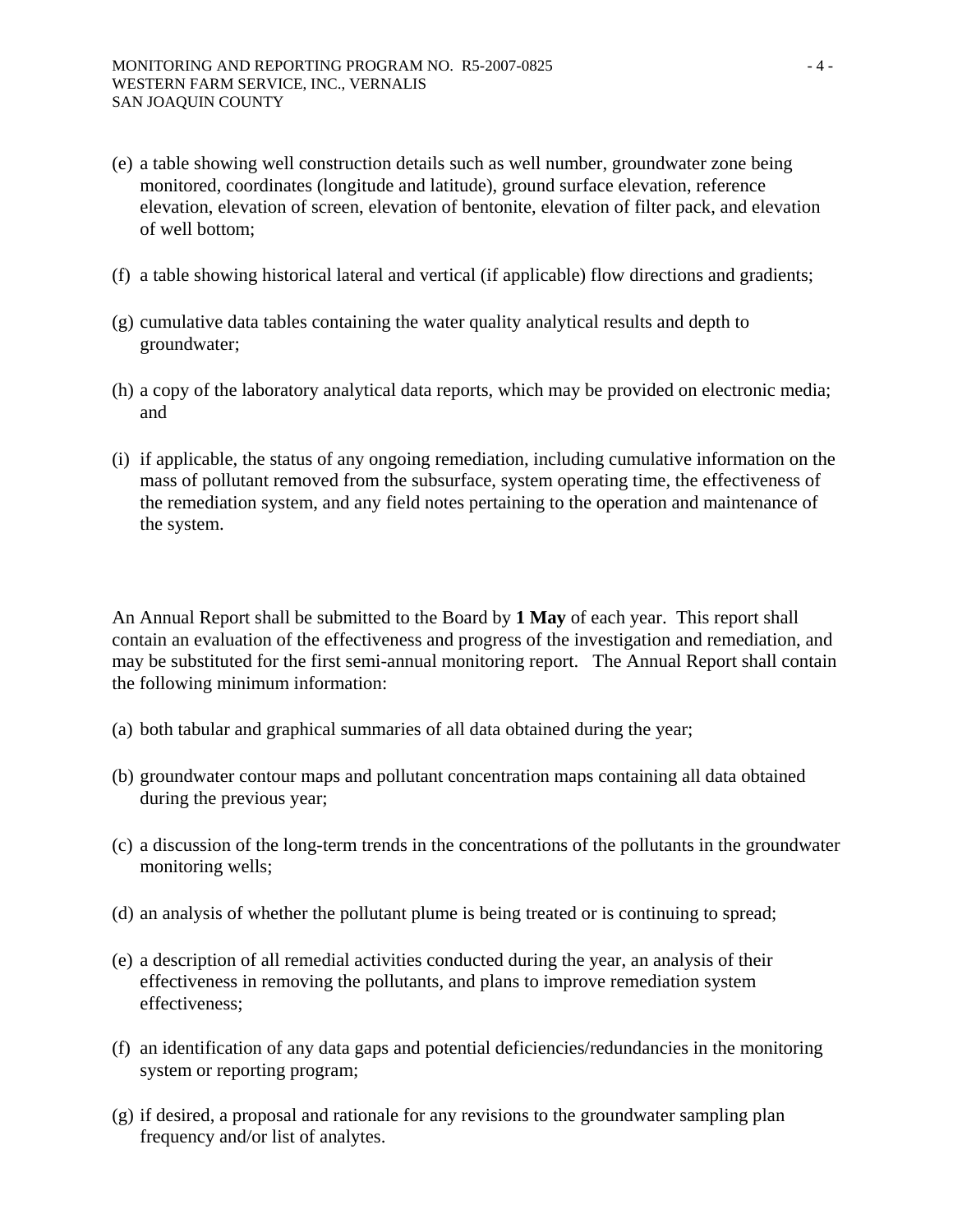The results of any monitoring done more frequently than required at the locations specified in the MRP also shall be reported to the Board. The Discharger shall implement the above monitoring program as of the date of the Order.

Ordered by: \_\_\_\_\_\_\_\_\_\_\_\_\_\_\_\_\_\_\_\_\_\_\_\_\_\_\_\_\_\_\_\_\_\_\_\_\_\_\_

PAMELA C. CREEDON, Executive Officer

\_\_\_\_\_\_\_\_\_ 29 October 2007\_\_\_\_\_\_\_\_\_\_\_\_\_

(Date)